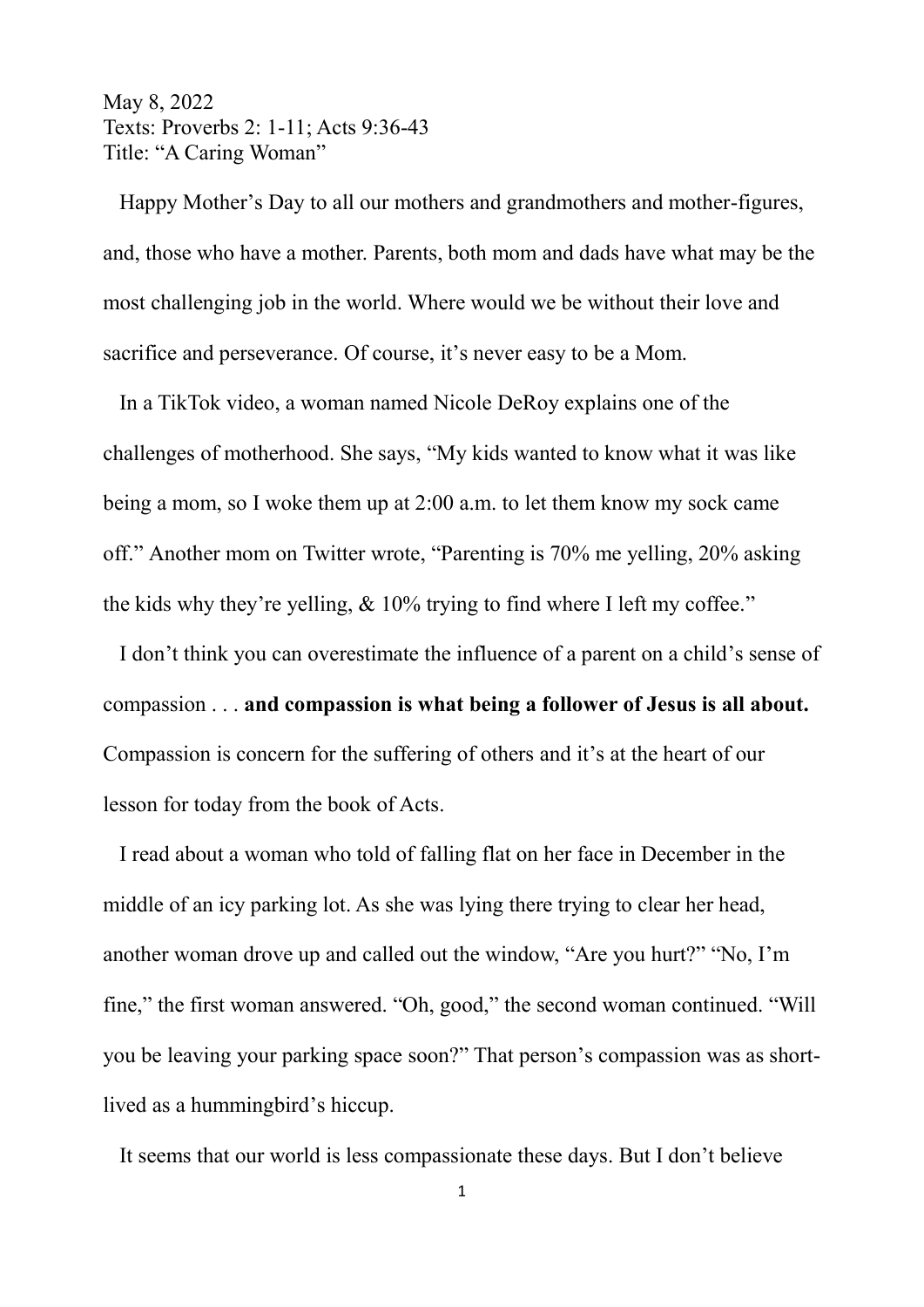people's lack of compassion for each other that we see on the news is the final word for all of our society. I see compassion at work every day. But we do need more of it? Don't we.

 Our reading for the day from Acts 9 is the story of a remarkable disciple of Jesus by the name of Tabitha (in Greek her name is Dorcas) who, the reading states, "…was always doing good and helping the poor."

 Someone once wrote that a truly great life can be summed up in just a few words like, "she was always doing good and helping the poor." Sadly, however, Tabitha became sick and died, evidently before her time. The other disciples in Joppa were so upset about her death that they sent for Simon Peter to come to them from a nearby town. As you remember, Peter was the leader now of the twelve apostles following Christ's death and resurrection.

 When he got to Tabitha's house, he was taken upstairs to the room where they had lain her body. Among the mourners in that upper room was a group of widows. Widows and orphans were the neediest members of society in that day. These women were distraught. They were crying as they showed Peter the many items of clothing that Tabitha had made while she was still with them. Evidently, Tabitha cared deeply for the widows' needs. She saw a practical need and she filled it. And they weren't just showing Peter the clothes Tabitha made; they were showing Peter the love that Tabitha had for them. Tabitha was truly a caring woman. So, having listened to the women, Peter went to her bedside and knelt and prayed and he simply told her to get up. And Tabitha opened her eyes and sat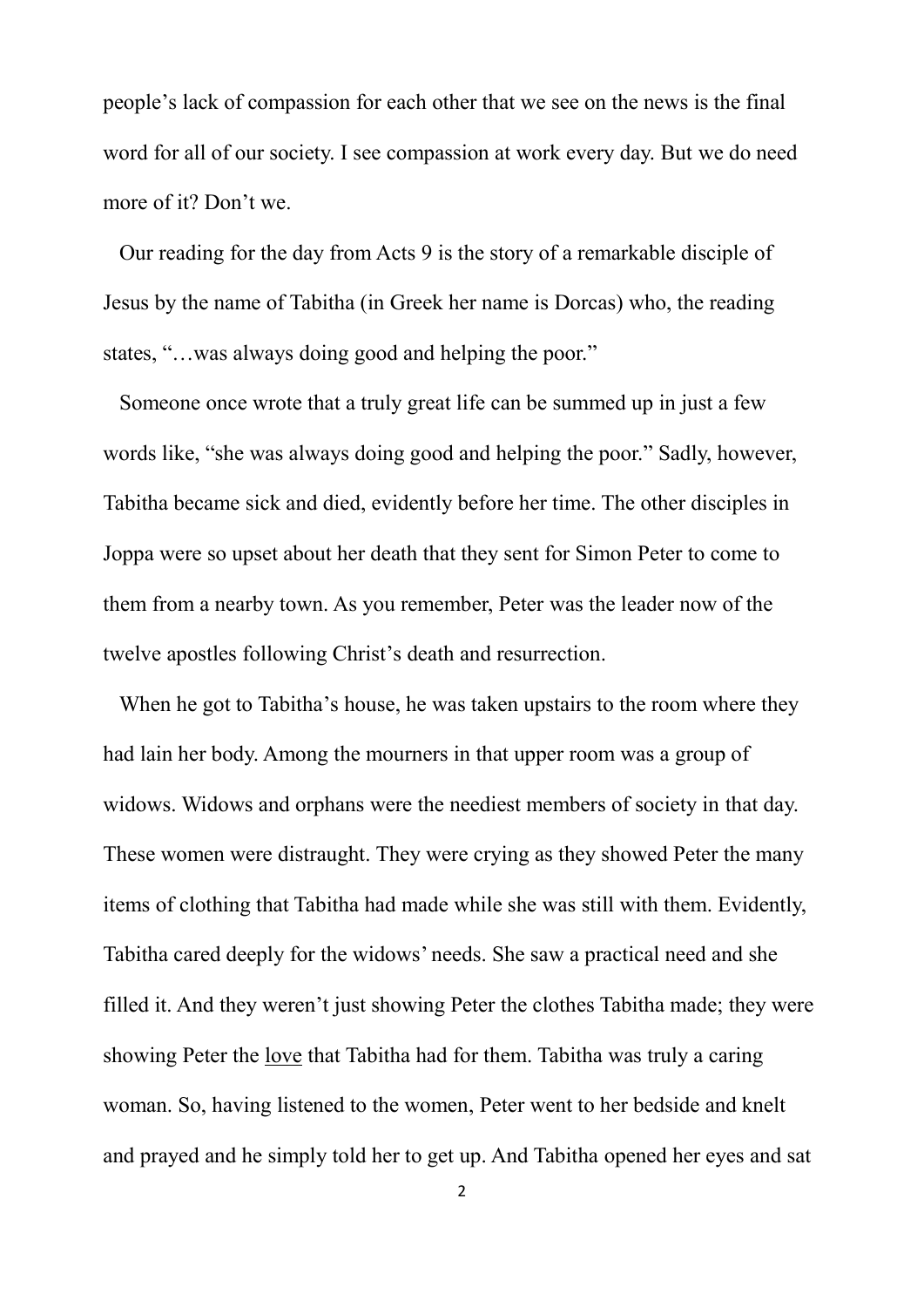up. Whoa, surprise!

 I'll bet that many of you had forgotten that Peter, by the power of God, raised Tabitha from the dead. What a remarkable story this is, and what a remarkable woman Tabitha must have been!

 But what I hope all of us will see today is that living like Tabitha lived, with love and compassion for others, is the way Christ lived—is the only truly fulfilling way to live.

 **So the mission of Christ that we are about is to essentially translate compassion into action.** Jesus' ministry didn't consist of simply telling hurting people, "I'll pray for you." Now that's a good thing but the further question is how we are following through with that statement from our prayers to actual in person ministry.

 Jesus didn't stay somewhere and wait for people to come to him; he went to them. He went to the marketplaces and into people's homes. He preached to crowds in the countryside. He went where the needs were, and he took action to heal the hurts right in front of him.

 Tabitha seemed to do that. She translated her compassion into action. **And because of the kind of life she lived, she will live forever.** Now don't misunderstand. I'm not saying that because Peter raised her from the dead, she will live forever. Tabitha would eventually did die. But think of it, here we are in the year 2022 talking about a woman who lived two thousand years ago. Why? Because of the caring life that she lived. What a legacy she left us. As long as